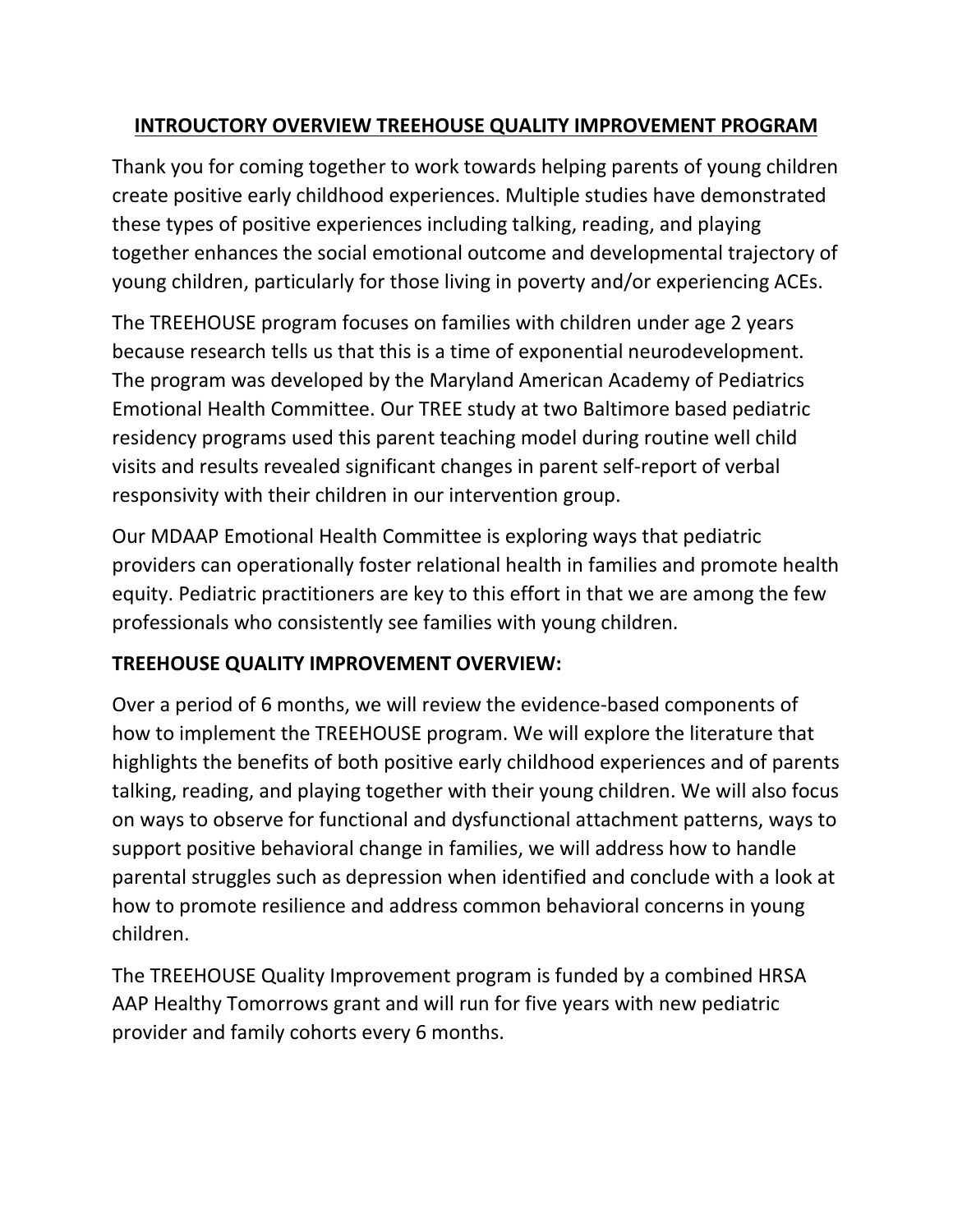## **CME and MOC:**

This Quality Improvement program is approved for AAP 12 CME/ MOC 2 credits and 25 MOC 4 credits.

*CME/ MOC 2 credit* is received by completing the AAP CME Questionnaire after each of our one- hour sessions and completing a 12 -item questionnaire at the end of the six months based on some outside readings that you will be provided. You can repeat the 12- item questionnaire until you attain a minimum of 70% correct responses. The program has also been approved for PNPs to receive CME credits through NAPNAP.

*MOC 4 credit* is received by completing 10 coaching sessions with families in your practice and attending the monthly QI sessions. You will enter data from your coaching sessions into the QIDA system that will help you and us track the progress of your relational health skills. You will need to register in the University of Maryland Learning Management System (LMS). You will be provided with links to the LMS and instructions on how to enter your QIDA data are provided on the TREEHOUSE website.

### **TREEHOUSE COACHING SESSIONS AND DATA COLLECTION:**

You are being asked to perform 10 dedicated telehealth developmental coaching sessions with families of your choice but keep in mind that the program is mostly aimed at children living in poverty so you may wish to choose children who receive Medicaid. Sessions should be scheduled, if possible, for 30 minutes.

Preferably you will identify 5 families and provide coaching at *both ages 9 and 15* months of age to complete your 10 coaching sessions. Since some of the children will reach age 15 months after the monthly QI sessions are finished, you will be able to continue entering the QIDA data after we officially conclude so that you can still obtain your MOC 4 credits.

In addition, our University of Maryland research team is collecting study data on the TREEHOUSE program and will be reaching out to some of your families who receive coaching to obtain baseline pre- coaching data at age 9 months and postcoaching data at age 15 months. Please note, families do **not** need to participate in the study to receive developmental coaching at your office. For families enrolled in the study, we will be using a standardized questionnaire (STIM Q2)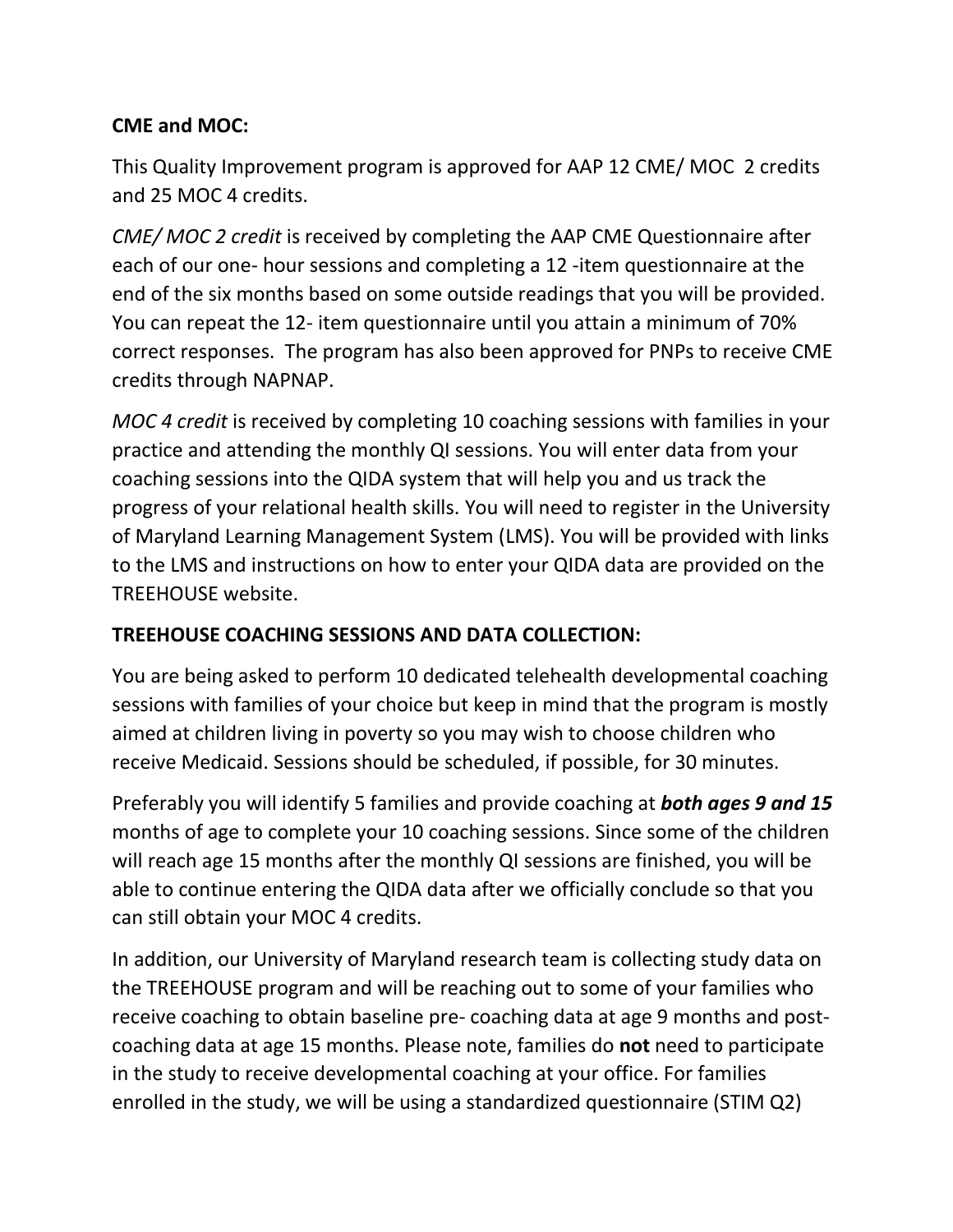that has been used in many of the Reach Out and Read studies and in our outpatient TREE study. Families who choose to participate will be asked to provide written consent and will receive small gifts in return for their participation. We will provide more details as the program unfolds. Our University of Maryland team will use the data from your families and from our pediatric participants to track the efficacy of the TREEHOUSE program and allow us to make revisions in the program to further improve its effectiveness.

We have set up a **Dropbox link** communication tree where pediatric participants can share successes and problem solve barriers with each other.

The **TREEHOUSE webpage** on the MDAAP website: https://www.mdaap.org/tree/ contains all pertinent documents that you will need for this Quality Improvement program.<https://www.mdaap.org/tree/>

The key goal of the TREEHOUSE program is to help parents explore how to have *fun* with their young children through talking, reading, and play. We have developed handouts entitled TREEHOUSE DEVELOPMENTAL NARRATIVE and TREEHOUSE KEY PARENT TEACHING POINTS located on our website to introduce you to our concepts.

You may wish to begin by familiarizing yourself with and practicing these concepts by starting to integrate them into some of your office based well child visits. Feel free to adapt them to fit your own personal professional style. Also remain relaxed with the content and do not sweat if you cannot get to all the material during a coaching session. Be prepared to improvise and follow the interests of the family.

### **ADDTIONIONAL THOUGHTS:**

As a Quality Improvement thinktank, we are particularly interested in generating ideas to address how the program can be integrated into clinical practice to promote relational health in an effective and efficient manner. We are aware that pediatric providers face time constraints in their practices. Addressing these types of concerns will be one of the challenges for the group and we will explore ways that we can successfully overcome them. We will also ask you to track billing so that we can ensure that the coaching sessions are consistently reimbursed.